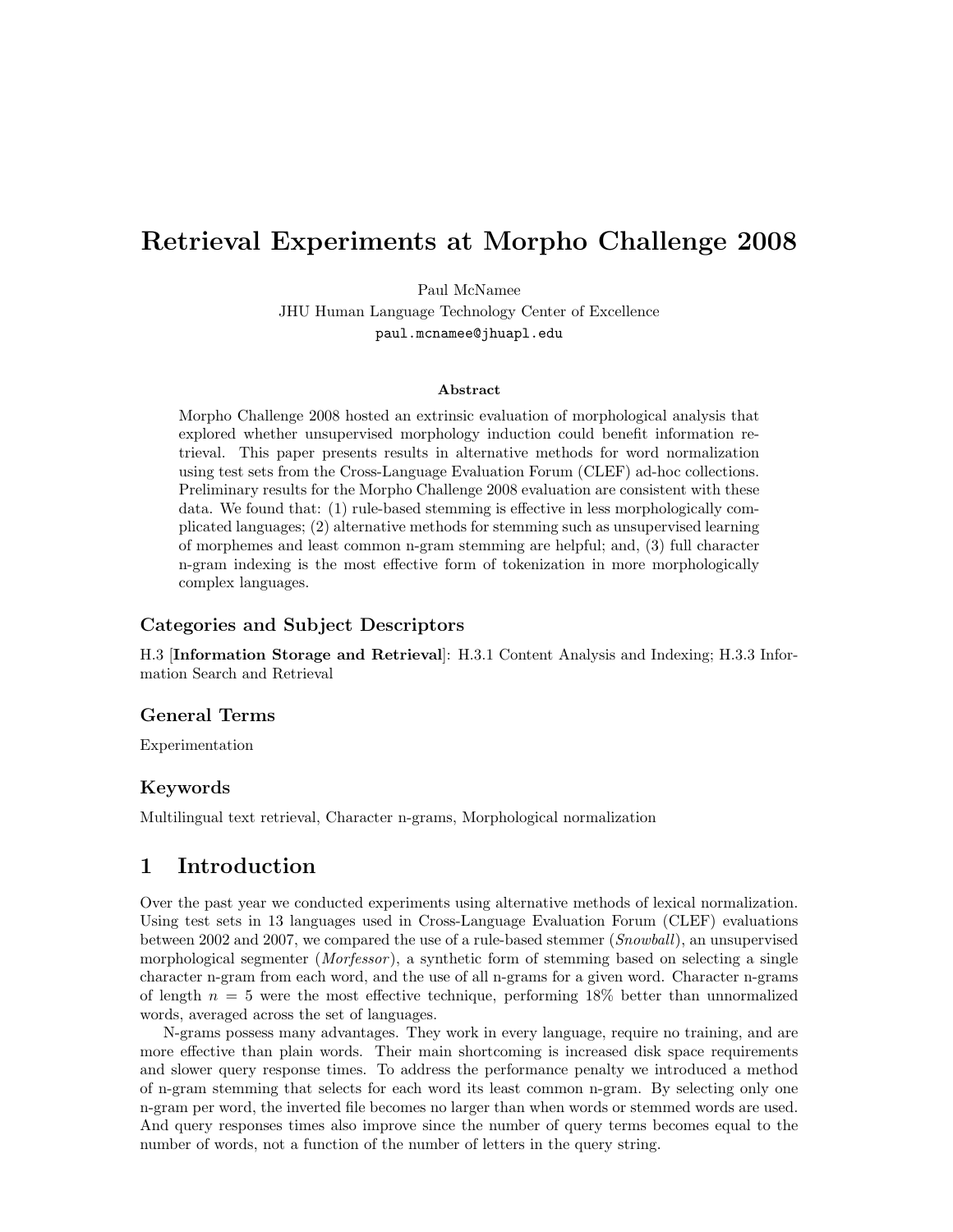While our n-gram stems perform better than unlemmatized words, it was clear from the Morpho Challenge 2007 evaluation [2] that other techniques were even more effective. This year we wanted to compare full  $(i.e.,$  traditional) n-gram indexing against the more linguistically sophisticated approaches of other participants. For the Information Retrieval subtask at Morpho Challenge 2008 we provided official submissions using three techniques in each of English, Finnish, and German. The methods were:

- Character n-grams with length  $n = 5$
- Character n-grams with length  $n = 4$
- The rarest 5-gram from each word (measured using document frequency statistics)

In Section 2 we describe our tokenization experiments on the CLEF data sets. In Section 3 we analyze our Morpho Challenge 2008 results.

# 2 Analysis on Past CLEF Collections

We compared plain words, stems, induced morphemes, n-gram stems, and character n-grams using test sets from the CLEF ad hoc tasks between 2002 and 2007. In each of the 13 languages we used two years worth of data except for Czech where only one year was available. The number of test queries per language varied from 50 (Czech) to 107 (Spanish). The document collections for each language were indexed using the various methods of tokenization. Common to each method was conversion to lower case letters, removal of punctuation, and truncation of long numbers to 6 digits. The HAIRCUT retrieval engine was used with a statistical language model retrieval metric. The similarity calculation combines document term frequencies and corpus frequencies (for smoothing) using linear interpolation with a smoothing constant of 0.5 [6]. The methods of tokenization examined were:

- words: space-delimited tokens.
- snow: output of the *Snowball* stemmer<sup>1</sup>, if available in the given language.
- morf: the set of morphemes produced by  $Morfessor^2$  for each input word. A model was trained using the document collection's lexicon with digit-containing tokens omitted. The default parameters for the Morfessor algorithm were used [1].
- lcn4: the least common word-internal character 4-gram for each input word [3].
- lcn5: the least common word-internal character 5-gram for each input word.
- 4-gram: overlapping, word-spanning character 4-grams produced from the stream of words encountered in the document or query.
- 5-gram: length  $n = 5$  n-grams created in the same fashion as the character 4-grams.

In Table 1 results are presented using mean average precision to compare performance. The score for the highest performing technique in each language is emboldened.

### 2.1 Unnormalized words

Not attempting to control for morphological processes can have harmful effects. In Bulgarian, Czech, Finnish, and Hungarian, more than a 30% loss is observed compared to the use of 4-grams as indexing terms.

<sup>1</sup>Available from http://snowball.tartarus.org/

<sup>2</sup>Available from http://www.cis.hut.fi/projects/morpho/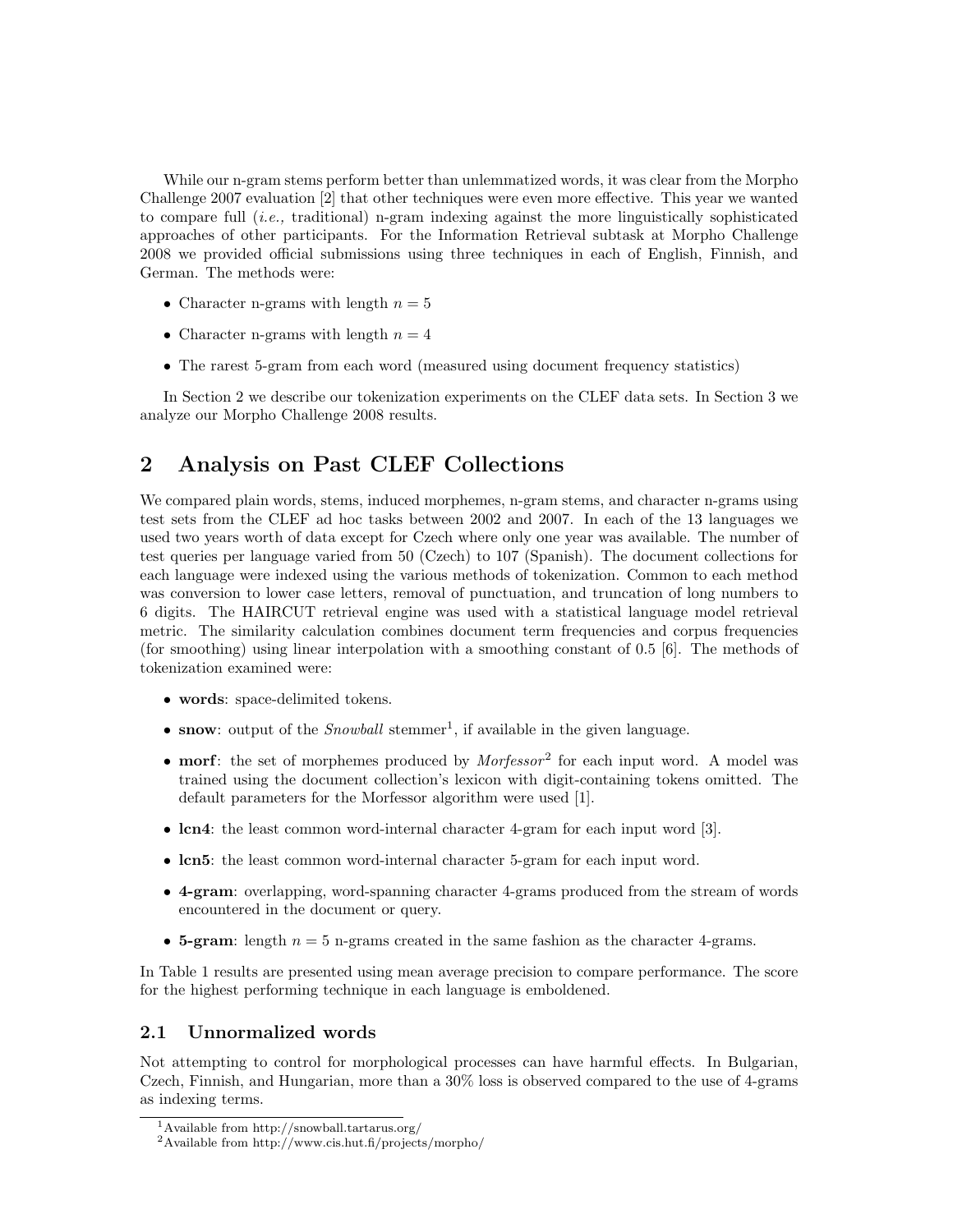| Language                   | Data      | Queries | Words  | Snow   | Morf   | LCN4   | LCN <sub>5</sub> | $4\text{-}gram$ | 5-gram |
|----------------------------|-----------|---------|--------|--------|--------|--------|------------------|-----------------|--------|
| Bulgarian                  | 06-07     | 100     | 0.2195 |        | 0.2786 | 0.2937 | 0.2547           | 0.3163          | 0.2916 |
| Czech                      | 07        | 50      | 0.2270 |        | 0.3215 | 0.2567 | 0.2477           | 0.3294          | 0.3223 |
| Dutch                      | $02-03$   | 106     | 0.4162 | 0.4273 | 0.4274 | 0.4021 | 0.4073           | 0.4378          | 0.4443 |
| English                    | $02-03$   | 96      | 0.4829 | 0.5008 | 0.4265 | 0.4759 | 0.4861           | 0.4411          | 0.4612 |
| Finnish                    | $02-03$   | 75      | 0.3191 | 0.4173 | 0.3846 | 0.3970 | 0.3900           | 0.4827          | 0.4960 |
| French                     | $02-03$   | 102     | 0.4267 | 0.4558 | 0.4231 | 0.4392 | 0.4355           | 0.4442          | 0.4399 |
| German                     | $02-03$   | 106     | 0.3489 | 0.3842 | 0.4122 | 0.3613 | 0.3656           | 0.4281          | 0.4321 |
| Hungarian                  | $06-07$   | 98      | 0.1979 |        | 0.2932 | 0.2784 | 0.2704           | 0.3549          | 0.3438 |
| Italy                      | $02-03$   | 100     | 0.3950 | 0.4350 | 0.3770 | 0.4127 | 0.4054           | 0.3925          | 0.4220 |
| Portuguese                 | $05 - 06$ | 100     | 0.3232 |        | 0.3403 | 0.3442 | 0.3381           | 0.3316          | 0.3515 |
| Russian                    | $03-04$   | 62      | 0.2671 |        | 0.3307 | 0.2875 | 0.3053           | 0.3406          | 0.3330 |
| Spanish                    | $02-03$   | 107     | 0.4265 | 0.4671 | 0.4230 | 0.4260 | 0.4323           | 0.4465          | 0.4376 |
| Swedish                    | $02-03$   | 102     | 0.3387 | 0.3756 | 0.3738 | 0.3638 | 0.3467           | 0.4236          | 0.4271 |
| Average                    |           |         | 0.3375 |        | 0.3698 | 0.3645 | 0.3604           | 0.3955          | 0.3979 |
| Average (8 Snowball langs) |           |         | 0.3504 | 0.3848 | 0.3608 | 0.3642 | 0.3632           | 0.3885          | 0.3956 |

Table 1: Comparison of 7 Tokenization Alternatives (Mean Average Precision)

Table 2: Word Normalization Examples

| Word       | Snowball   | Morfessor                   | 5-grams                                                |
|------------|------------|-----------------------------|--------------------------------------------------------|
| authored   | author     | $\text{author+ed}$          | Lauth, autho, uthor, thore, hored, ored.               |
| authorized | author     | $\text{author+ized}$        | _auth, autho, uthor, thori, horiz, orize, rized, ized_ |
| authorship | authorship | $\text{author}+\text{ship}$ | Lauth, autho, uthor, thors, horsh, orshi, rship, ship  |
| afoot      | afoot      | a+foot                      | afoo, afoot, foot.                                     |
| footballs  | footbal    | $football + s$              | foot, footb, ootba, otbal, thaall, balls, alls         |
| footloose  | footloos   | $foot+loose$                | foot, footl, ootlo, otloo, tloos, loose, oose_         |
| footprint  | footprint  | $foot + print$              | foot, footp, ootpr, otpri, tprin, print, rint.         |
| feet       | feet       | feet                        | $_{\text{feet, feet}}$                                 |
| juggle     | juggl      | juggle                      | -jugg, juggl, uggle, ggle                              |
| juggled    | juggl      | $jugge+d$                   | _jugg, juggl, uggle, ggled, gled_                      |
| jugglers   | juggler    | $jugge+r+s$                 | -jugg, juggl, uggle, ggler, glers, lers                |

# 2.2 Snowball stemming

Snowball does not support Bulgarian, Czech, or Russian and due to character encoding issues with the software we were not able to use it for Portuguese and Hungarian. In Table 1 performance for each technique is given averaged over eight remaining languages. Stemming, when available, is quite effective, and just slightly below the top-ranked approach of character n-grams.

### 2.3 Morfessor Segments

As it may be difficult to find a rule-based stemmer for every language, a language-independent approach can be quite attractive. The Morfessor algorithm only requires a lexicon  $(i.e.,$  wordlist) for a language to learn to identify morpheme boundaries, even for previously unseen words. Such automatically detected segments can be an effective form of tokenization [5]. Examples of the algorithm's output are presented in Table 2, along with results for Snowball and character 5 grams.

Compared to plain words the induced morphemes produced by Morfessor led to gains in 9 of 13 languages; 8 of these were significant improvements with  $p < 0.05$  (Wilcoxon test). The languages where words outperformed segments were English (dramatically), French, Italian, and Spanish – each is relatively low in morphological complexity. The differences in French and Spanish were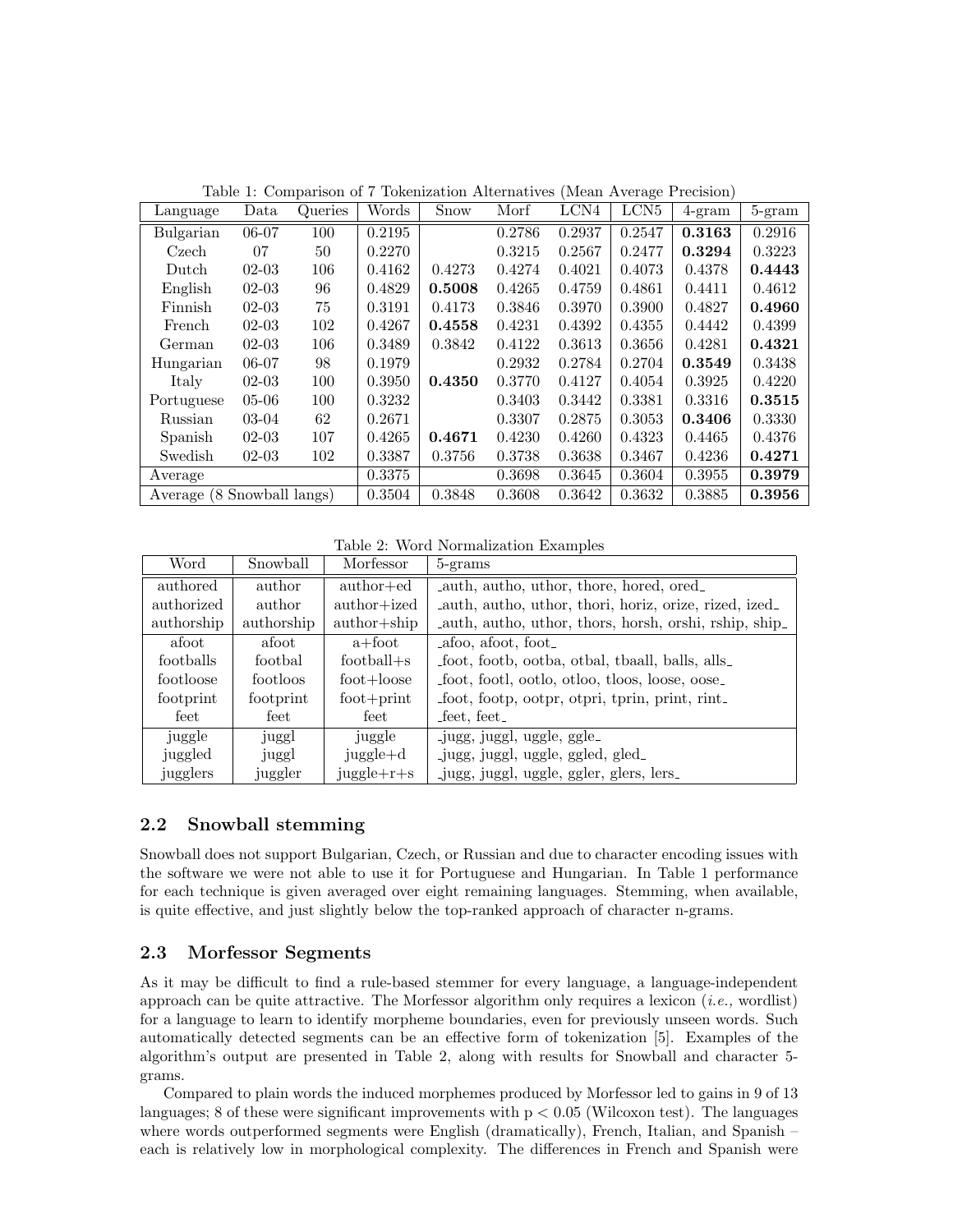Table 3: Preliminary Results for Morpho Challenge 2008

|             | English | Finnish | German |
|-------------|---------|---------|--------|
| Plain words | 0.3293  | 0.3519  | 0.3509 |
| Snowball    | 0.4081  | 0.4275  | 0.3865 |
| Morfessor   | 0.3861  | 0.4425  | 0.4656 |
| LCN 5       | 0.3563  | 0.3688  | 0.3276 |
| $4$ -grams  | 0.3566  | 0.4918  | 0.4388 |
| 5-grams     | 0.3630  | 0.4515  | 0.4331 |

less than 0.004 in absolute terms. Segments achieved more than a 20% relative improvement in Bulgarian, Finnish, and Russian, and over 40% in Czech and Hungarian.

### 2.4 Least Common N-gram Stems

Another language-neutral approach to stemming is to select for each word, its least common ngram. This requires advance knowledge of n-gram frequencies, but this is easily obtainable by constructing a regular n-gram index, or even by scanning a corpus and counting. Lengths of  $n = 4$  and  $n = 5$  appear about equally effective with a slight advantage for lcn4, but this is influenced primarily by the languages with greater morphological complexity, which see larger changes. An 8% relative improvement in mean average precision over words is obtained. As can be seen from Table 1, in languages where rule-based stemming is available its use is preferable. N-gram stemming achieves comparable performance with Morfessor segments..

### 2.5 Overlapping Character N-grams

N-grams achieve morphological regularization indirectly due to the fact that subsequences that touch on word roots will match. For example, "juggling" and "juggler" will share the 5-grams jugg and juggl. While n-gram's redundancy enables useful matches, other matches are less valuable, for example, every word ending in 'tion' will share 5-gram tion with all of the others. In practice these morphological false alarms are almost completely discounted because term weighting deemphasizes them. In fact, such affixes can be so common, that ignoring them entirely by treating them as "stop n-grams" is a reasonable thing to do.

Character n-grams are the most effective technique studied here, giving a relative improvement of 18%. Consistent with earlier work [4] lengths of  $n = 4$  and  $n = 5$  are equally effective averaged across the 13 languages; however there are some noticeable differences in particular languages. The data is suggestive of a trend that the most morphologically variable languages *(i.e.*, Bulgarian, Czech, Hungarian, and Russian) gain more from 4-grams than 5-grams, while 5-grams have a slight advantage in medium complexity languages.

Snowball stems are roughly as effective as n-grams, on average, but only available in certain languages  $(i.e., 8 of 13 in this study)$ . The other "alternative" stemming approaches, segments and least common n-grams, appear to gain about half of the benefit that full n-gram indexing sees compared to unnormalized word forms.

# 3 Morpho Challenge 2008 Submissions

This year's evaluation was conducted in English, Finnish, and German, as was the case in Morpho Challenge 2007. The contest was conducted by having participants submit an analysis for each word form, which would be used to create replacement indexing terms in an IR system. According to the contest website the LEMUR IR engine was used with Okapi BM 25 term weighting. Preliminary results reported by the organizers are presented in Table 3 using mean average precision.